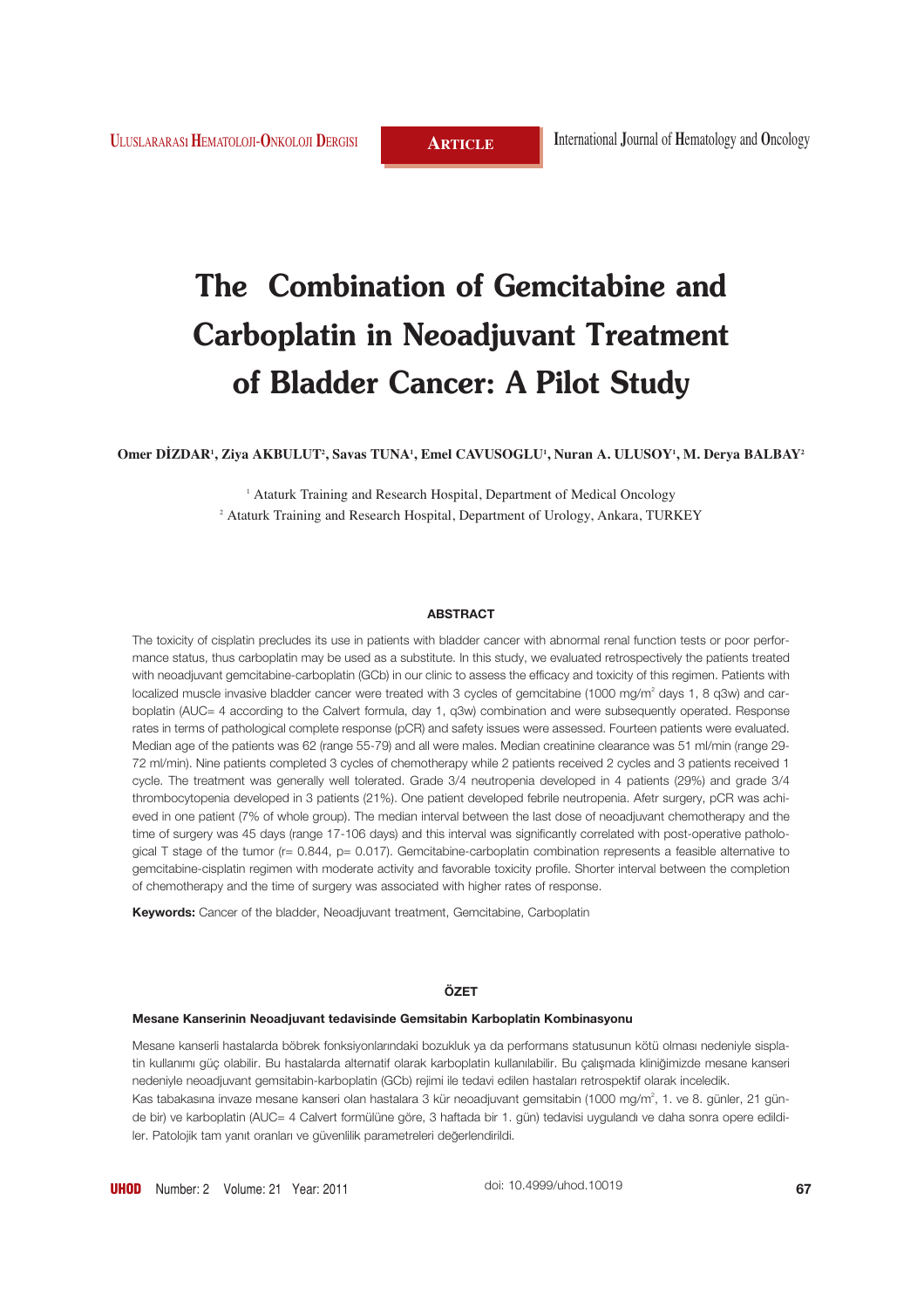Ondört hastanın verileri incelendi. Ortanca yaş 62 (55-79 aralığında) idi ve tüm hastalar erkekti. Ortanca kreatinin klerensi 51 ml/dk (29-72 ml/dk. aralığında) idi. Dokuz hasta 3 kür, 2 hasta 2 kür ve 3 hasta 1 kür tedavi aldı. Tedavi genellikle iyi tolere edildi. Dört hastada (%29) grad 3/4 nötropeni, 3 hastada (%21) grad 3/4 trombositopeni saptandı. Bir hastada febril nötropeni gelişti ve antibiyotik tedavisi verildi. Cerrahi sonrası 1 hastada (%7) patolojik tam yanıt elde dildi. Kemoterapinin son dozu ile cerrahi arasında geçen ortanca süre 45 gündü (17-106 gün aralığında) ve bu süre ile patolojik T evresi arasında anlamlı ilişki saptandı (r= 0.844, p= 0.017). Gemsitabin-karboplatin tedavisi orta düzeyde etkinlik gösteren ve yan etki profili iyi olan bir tedavi rejimidir ve gemsitabin-sisplatin rejimine alternatif olarak kullanılabilir. Kemoterapinin tamamlanmasından cerrahiye kadar geçen sürenin kısa olması daha iyi yanıt oranları ile ilişkili bulunmuştur.

**Anahtar Kelimeler:** Mesane kanseri, neoadjuvant kemoterapi, gemsitabin, karboplatin

### **INTRODUCTION**

Bladder cancer is the second most common genitourinary cancer.<sup>1</sup> Although cystectomy is the mainstay of treatment, failure rates are between 30-45% after surgery alone, therefore adjunctive therapies are needed.2 The benefit of adjuvant chemotherapy after surgery is not currently robust but neoadjuvant chemotherapy has a more established role in the management of bladder cancer. A recent metaanalysis of phase 3 randomized trials has demonstrated a 5% absolute survival benefit with neoadjuvant chemotherapy.3 Methotrexate-vinblastine-doxorubicin-cisplatin (MVAC) regimen has emerged as the standard regimen for neoadjuvant setting in the past but it has been replaced by gemcitabinecisplatin because of similar efficacy and lower toxicity of this regimen in the advanced setting.4

The toxicity of cisplatin based combinations precludes their use in a portion of patients with bladder cancer as these patients often have abnormal renal function tests or poor performance status. Carboplatin is not nephrotoxic and generally better tolerated and represents a feasible option for these patients. To our knowledge, the efficacy of gemcitabine carboplatin (GCb) combination was previously reported in the advanced setting but only one study was reported in the neoadjuvant setting.<sup>5</sup> We evaluated retrospectively the patients treated with neoadjuvant GCb in our clinic to assess the efficacy and toxicity of this regimen as neoadjuvant chemotherapy.

## **PATIENTS AND METHODS**

This retrospective study was performed in Atatürk Education and Research Hospital, Ankara. Patients with muscle invasive bladder cancer who did not

have distant metastases were treated with 3 cycles of gemcitabine (1000 mg/m<sup>2</sup> days 1, 8 q3w) and carboplatin (AUC= 4 according to the Calvert formula, day 1, q3w) combination. Patients were subsequently operated and radical cystoprostatectomy was performed. Radiotherapy was administered for those who refused surgery or deemed unfit for surgery after the completion of chemotherapy. Demographic and clinical features of the patients were recorded along with laboratory data and pathology results. Creatinine clearance was calculated with Cockroft-Gault formula. The primary end point of this study was to determine the response rate of the regimen. Secondary end point was safety. Treatment response was expressed in terms of pathological complete response (pCR) rates. Statistical analysis was performed with SPSS software version 13.0. Descriptive analysis was performed for demographic and clinical characteristics of the patients. Spearman test was used for correlation analysis. Statistical significance was set at a p value of less than 0.05.

# **RESULTS**

Fourteen patients with bladder cancer who underwent neoadjuvant GCb were assessed. Median age of the patients was 62 (range 55-79) and all were males. Median hemoglobin level was 11.5 g/dl (range 9.1-15.1 g/dl) and median creatinine clearance was 51 ml/min (range 29-72 ml/min). Nine patients completed 3 cycles of chemotherapy while 2 patients received 2 cycles and 3 patients received 1 cycle. The treatment was generally well tolerated. Chemotherapy dose reductions were made in 3 patients (21%). Gemcitabine dose was reduced in 2 patients and carboplatin in 1 patient. Treatment delays occurred in 6 patients (43%) mainly because of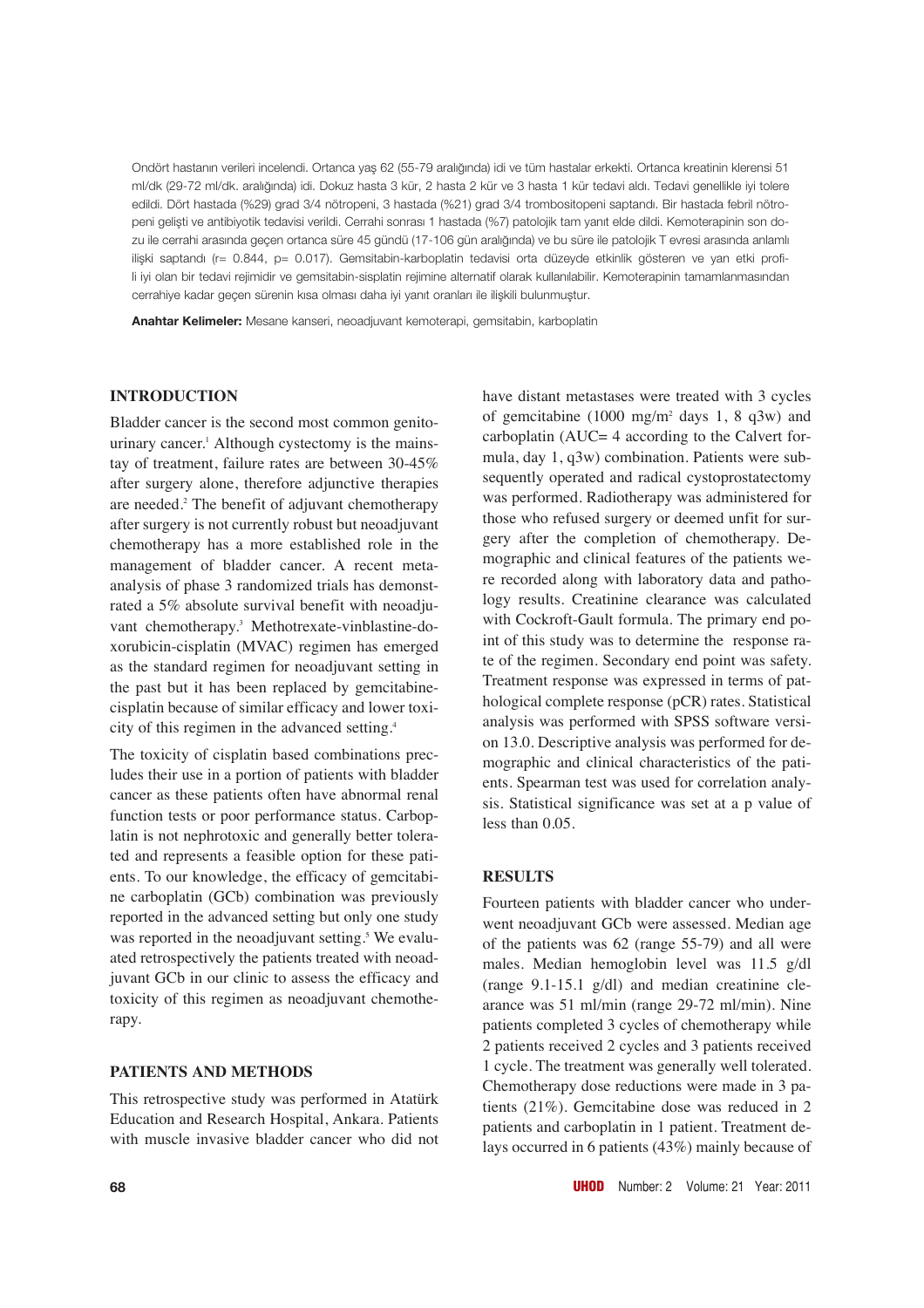hematologic toxicity. Grade 3/4 neutropenia developed in 4 patients (neutrophil nadir 400 /mm<sup>3</sup>) and grade 3/4 thrombocytopenia developed in 3 patients (thrombocyte nadir 8000 /mm<sup>3</sup>). One patient developed febrile neutropenia and subsequently recovered with antibiotic therapy. Granulocyte-colony stimulating factor was given to 5 patients (36%) as primary or secondary prophylaxis.

After completion of neoadjuvant chemotherapy, radical cystoprostatectomy was performed in 7 patients. Four patients received radiotherapy mainly because they refused surgery or were considered unfit for surgery by their primary doctor. Three patients were lost to follow up after chemotherapy. Pathological complete response was achieved in one patient (7% of whole group). Among the remaining 6 patients who were operated, 2 patients had pT3N1 disease, 2 patients had pT3N0 disease and 2 patients had pT2N0 disease. The median interval between the last dose of neoadjuvant chemotherapy and the time of surgery was 45 days (range 17-106 days) and this interval was significantly correlated with post-operative pathological T stage of the tumor ( $r = 0.844$ ,  $p = 0.017$ ). Median interval between the initial diagnosis and cystectomy was 135 days (range 45-261 days).

Median follow up was 9 months (range 4-50 months). One patient died on follow up because of a disease-unrelated cause.

# **DISCUSSION**

Transitional cell cancer of the bladder is a relatively chemosensitive disease as shown by response rates as high as 70-80 % in the advanced disease setting.2 MVAC was the standard treatment regimen in advanced bladder cancer but this regimen was aassociated with substantial toxicity, mostly being neutropenic infections. Gemcitabin-cisplatin combination has emerged as an alternative to MVAC in phase II studies.<sup>6,7</sup> Subsequently a phase III multicenter study has demonstrated similar efficacy in terms of PFS and OS with much better toxicity.<sup>4</sup> After this study, gemcitabine-cisplatin regimen became the new standard of care in advanced-metastatic bladder cancer. Given the activity in the metastatic setting, gemcitabine-cisplatin is often substituted for MVAC for patients receiving neoadjuvant chemotherapy. Pathological complete response rates with neoadjuvant MVAC regimen was reported to be between 33-40%. Similar rates of pCR were obtained with gemcitabine-cisplatin in some retrospective series in the literature<sup>8</sup> while some studies reported lower rates of response.<sup>9</sup> Nevertheless, no previous studies have compared MVAC and gemcitabine-cisplatin head to head in a neoadjuvant trial and gemcitabine-cisplatin is currently recommended as one of the preferred neoadjuvant regimens by NCCN guidelines in the treatment of bladder cancer.<sup>10</sup>

Given the renal toxicity of cisplatin-based chemotherapy, adequate renal function is a prerequisite. Therefore carboplatin is mainly utilized instead of cisplatin in patients with low creatinine clearance (≤60 ml/min), although response rates and disease specific survival are inferior with carboplatin compared to cisplatin.<sup>11</sup> Carboplatin has a more favorable toxicity profile. Hematological toxicity is more frequent with carboplatin particularly when combined with gemcitabine, which is also myelotoxic. Hematological toxicity was also frequently observed in our study, resulting in treatment delays in 43% of the patients and G-CSF use in 36%. However, this toxicity was easily managed and no life threatening episodes of infection or hemorrhage were observed.

Pathologic complete response to neoadjuvant chemotherapy is the most important surrogate marker independently predictive of overall survival.<sup>12</sup> Hence the ability to achieve pCR is considered as a reasonable endpoint in neoadjuvant trials. Pathologic complete response was obtained in one patient in our series among 14 patients (7% by intent-to-treat analysis). This rate is lower than that of reported in the literature.<sup>2</sup> It is not proper to make overstatements with such a low number of patients, however a few comments can be made; First, the interval between the last dose of chemotherapy and surgery was median 45 days in our study. A delay in cystectomy was previously reported to be associated with advanced pathologic stage and reduced survival.13,14 Neoadjuvant chemotherapy itself delays surgery however current evidence suggests that any adverse effect secondary to this delay is compensated by the benefit of chemotherapy. Nevertheless, the prolonged interval between the completion of chemotherapy and cystectomy may negate the beneficial effect of neoadjuvant chemotherapy and reduce